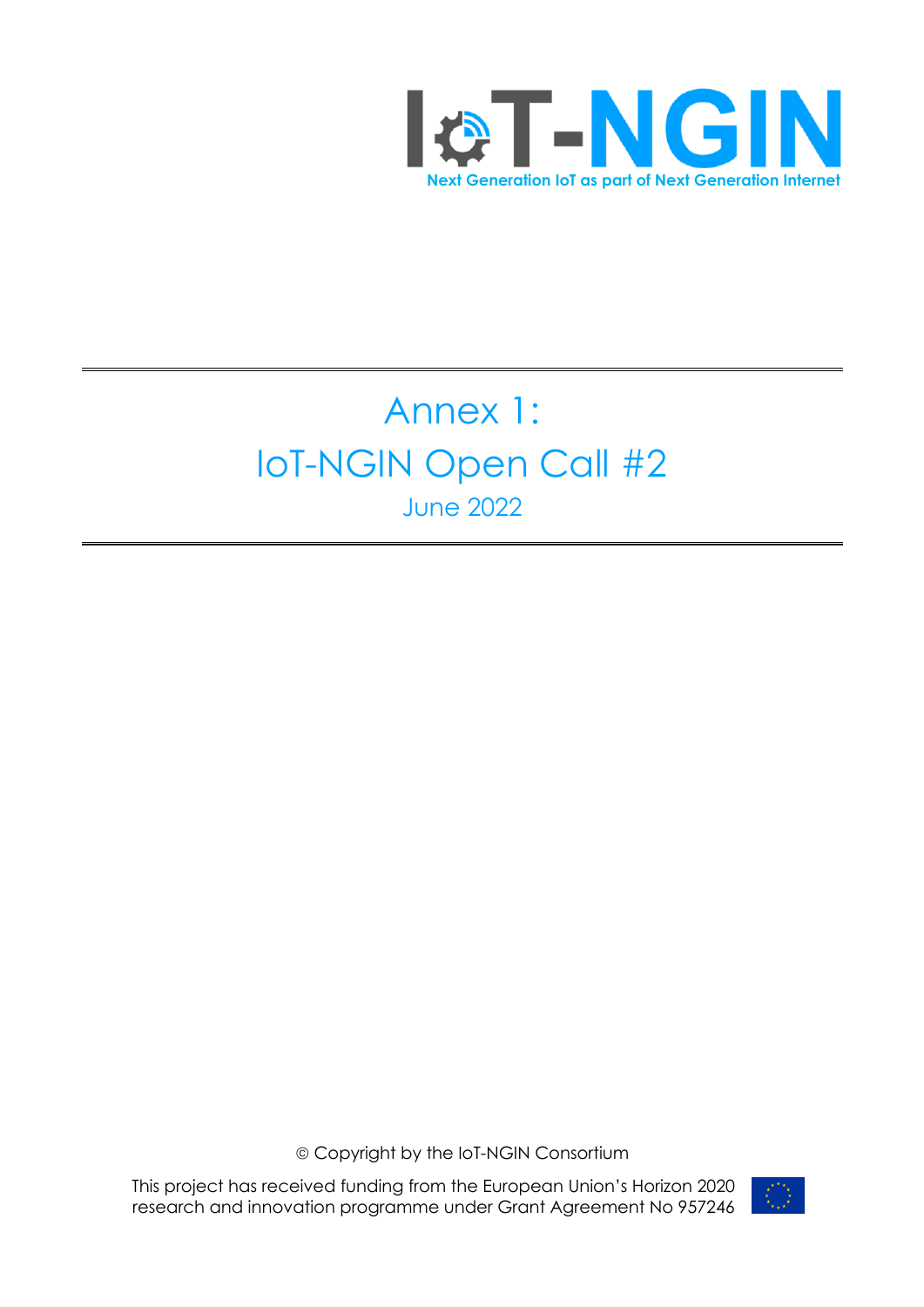#### **Disclaimer**

This document may contain material that is copyright of certain IoT-NGIN beneficiaries and may not be reproduced or copied without permission. All IoT-NGIN partners have agreed to the full publication of this document. The commercial use of any information contained in this document may require a license from the proprietor of that information.

The IoT-NGIN Consortium is the following:

| <b>IoT-NGIN Consortium</b>          |                                                     |                      |              |  |
|-------------------------------------|-----------------------------------------------------|----------------------|--------------|--|
| <b>Participant</b><br><b>Number</b> | <b>Participant organisation name</b>                | <b>Short</b><br>name | Country      |  |
|                                     | Capgemini Technology Services                       | CAP                  | France       |  |
| $\overline{2}$                      | Atos Spain S.A.                                     | <b>ATOS</b>          | Spain        |  |
| 3                                   | <b>ERICSSON GmbH</b>                                | <b>EDD</b>           | Germany      |  |
| $\overline{4}$                      | ABB Oy                                              | ABB                  | Finland      |  |
| 5                                   | <b>INTRASOFT International S.A.</b>                 | <b>INTRA</b>         | Luxemburg    |  |
| 6                                   | Engineering-Ingegneria Informatica SPA              | <b>ENG</b>           | <b>Italy</b> |  |
| 7                                   | Robert Bosch Espana Fabrica Aranjuez SA             | <b>BOSCHN</b>        | Spain        |  |
| 8                                   | ASM Terni SpA                                       | <b>ASM</b>           | <b>Italy</b> |  |
| 9                                   | Forum Virium Helsinki                               | <b>FVH</b>           | Finland      |  |
| 10                                  | Optimum Technologies Pilroforikis S.A.              | OPT                  | Greece       |  |
| 11                                  | eBOS Technologies Ltd                               | <b>EBOS</b>          | Cyprus       |  |
| 12                                  | Privanova SAS                                       | PRI                  | France       |  |
| 13                                  | Synelixis Solutions S.A.                            | SYN                  | Greece       |  |
| 14                                  | <b>CUMUCORE Oy</b>                                  | <b>CMC</b>           | Finland      |  |
| 15                                  | Emotion s.r.l.                                      | <b>EMOT</b>          | <b>Italy</b> |  |
| 16                                  | AALTO-Korkeakoulusaatio                             | <b>AALTO</b>         | Finland      |  |
| 17                                  | i2CAT Foundation                                    | I2CAT                | Spain        |  |
| 18                                  | Rheinisch-Westfälische Technische Hochschule Aachen | <b>RWTH</b>          | Germany      |  |
| 19                                  | Sorbonne Université                                 | SU                   | France       |  |

The information in this document is provided "as is" and no guarantee or warranty is given that the information is fit for any particular purpose. The user thereof uses the information at its sole risk and liability. Moreover, it is clearly stated that the IoT-NGIN consortium reserves the right to update, amend or modify any part, section or detail of the document at any point in time without prior information.

The IoT-NGIN project, co-funded from the European Union's Horizon 2020 research and innovation programme under grant agreement No 957246, foresees as an eligible activity the provision of financial support to third parties, as a mean to achieve its own objectives.

#### **LEGAL NOTICE**

The information and views set out in this application form are those of the author(s) and do not necessarily reflect the official opinion of the European Union. Neither the European Union institutions and bodies nor any person acting on their behalf may be held responsible for the use which may be made of the information contained therein.

Funding Scheme: Research & Innovation Action (RIA) ● Theme: H2020- ICT-56-2020 Start date of project: 01 October 2020 ● Duration: 36 months

© IoT-NGIN Consortium, 2020 Reproduction is authorised provided the source is acknowledged.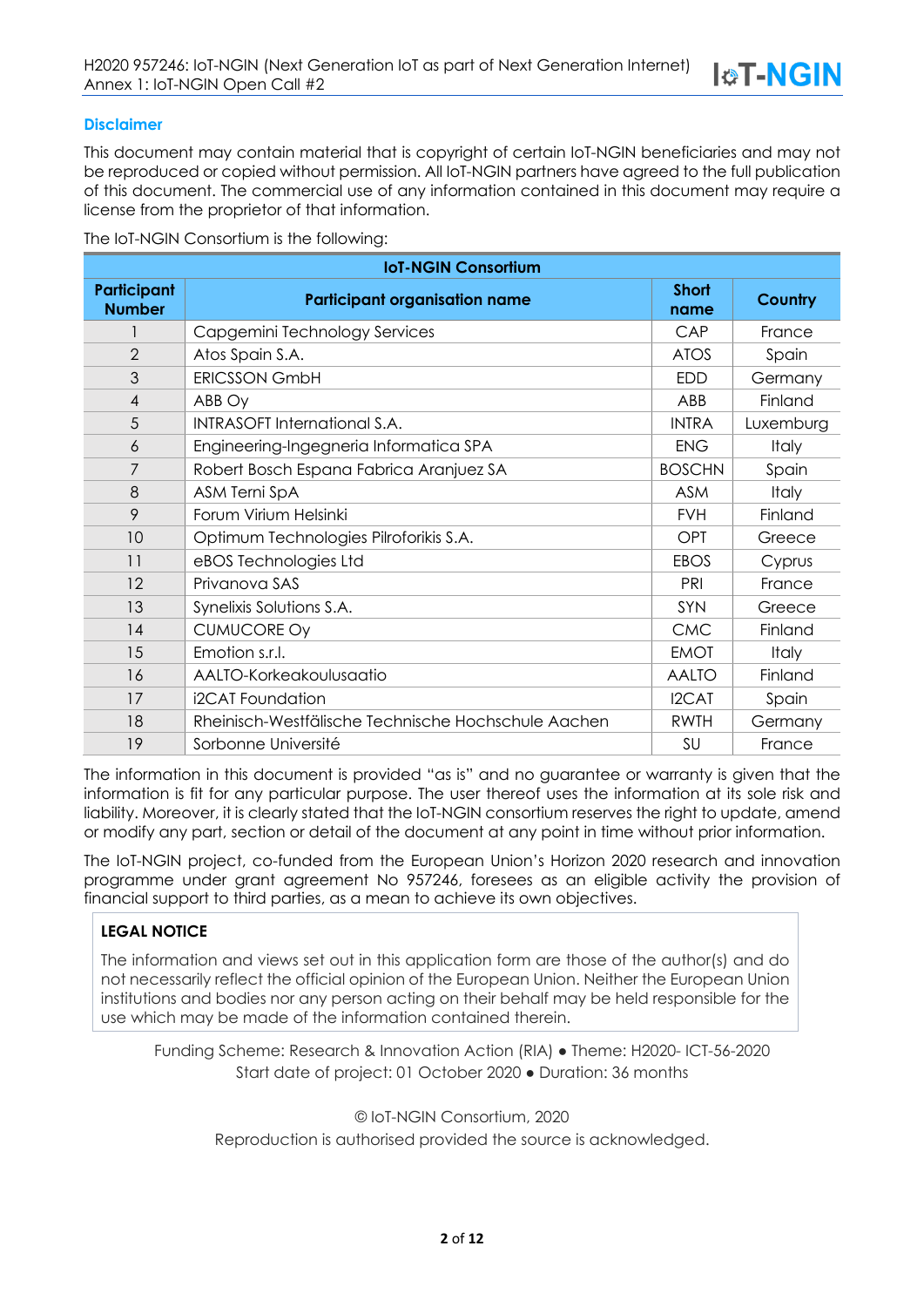# Table of contents

| 1.1 |  |  |
|-----|--|--|
| 1.2 |  |  |
| 1.3 |  |  |
| 1.4 |  |  |
|     |  |  |
|     |  |  |
|     |  |  |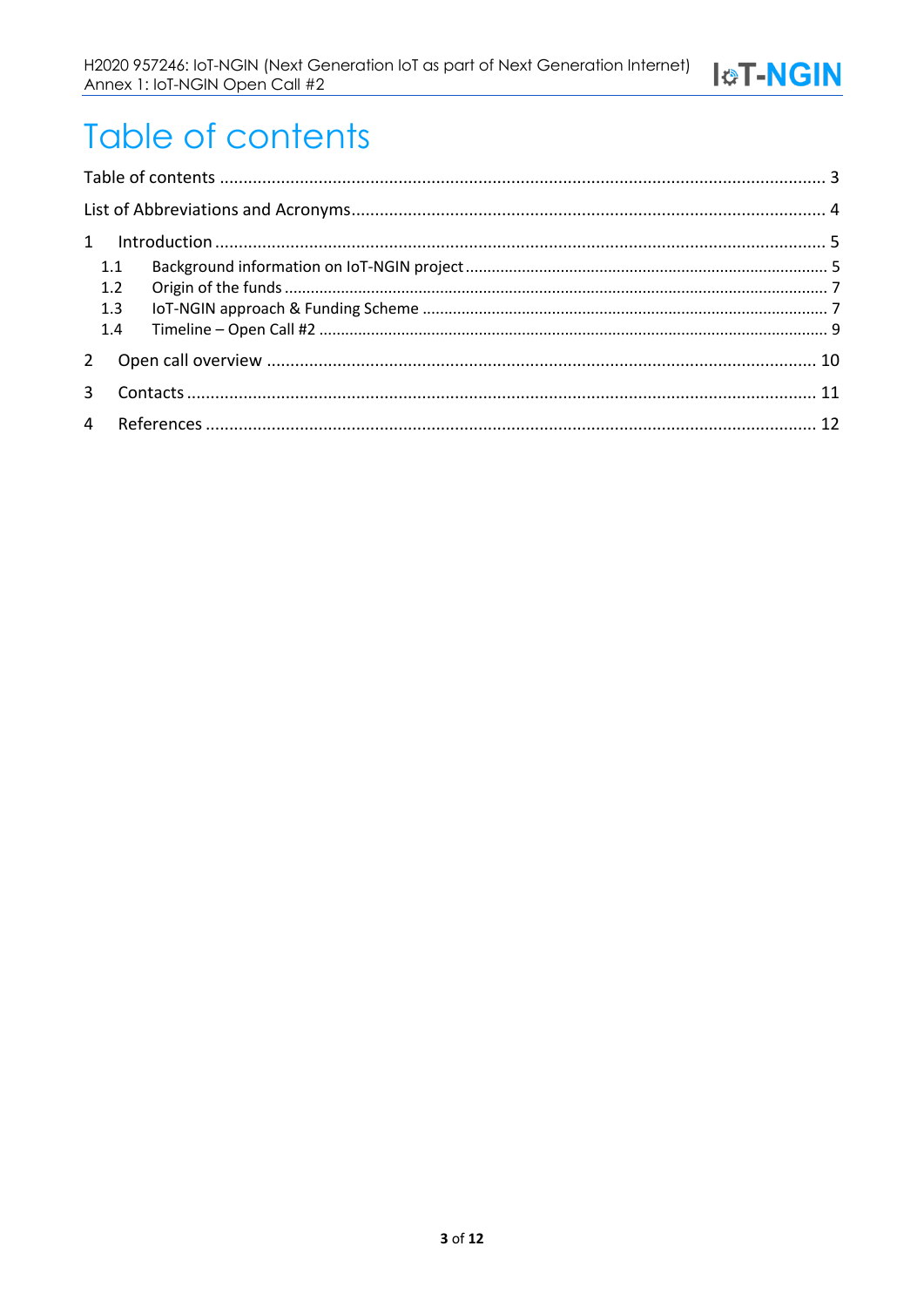## List of Abbreviations and Acronyms

| <b>AGV</b>  | <b>Automated Guided Vehicles</b>       |
|-------------|----------------------------------------|
| <b>AGLV</b> | <b>Automated Guided Land Vehicles</b>  |
| AR          | <b>Augmented Reality</b>               |
| AWU         | Annual Work Unit                       |
| <b>CET</b>  | Central European Time                  |
| dlt         | Distributed Ledger Technology          |
| DT          | Digital Twin                           |
| EC          | European Commission                    |
| EU          | European Union                         |
| KPI         | Key performance Indicator              |
| M2M         | Machine to Machine                     |
| <b>MCM</b>  | <b>Machine Cloud Machine</b>           |
| ML          | Machine Learning                       |
| <b>NGI</b>  | <b>Next Generation Internet</b>        |
| <b>RTD</b>  | Research and Technological Development |
| <b>SME</b>  | Small and Medium-sized enterprises     |
| <b>TRL</b>  | <b>Technology Readiness Level</b>      |
| VAT         | Value Added Tax                        |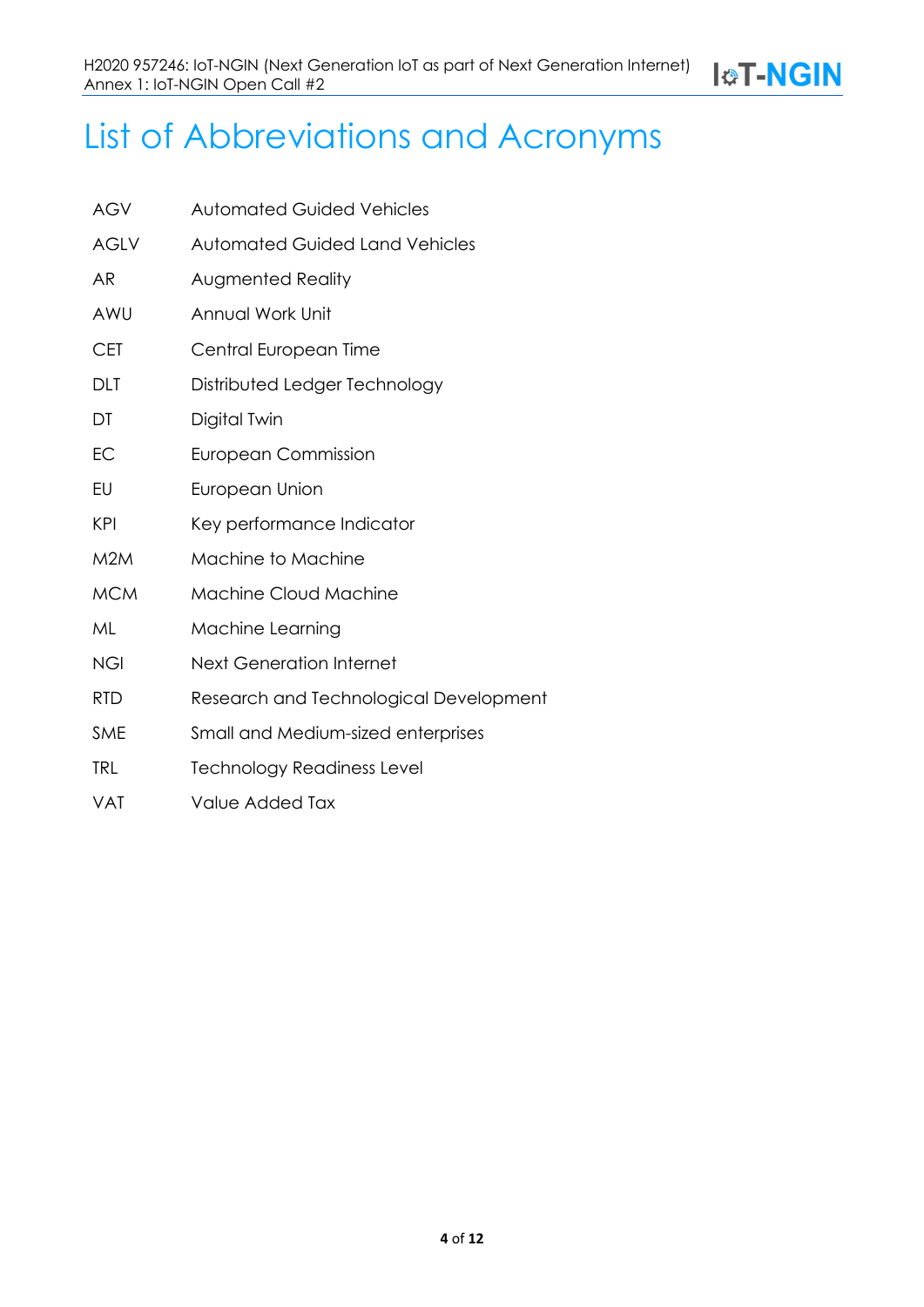## 1 Introduction

The IoT-NGIN (Next Generation IoT as part of Next Generation Internet) is a project funded under the H2020 framework. Its strategic objective is to unleash the power of Next Generation IoT as an essential dimension of the Next Generation Internet (NGI) and become the "IoT Engine" that fuels that transition to an Intelligent Internet of Everything.

**I&T-NGIN** 

To enhance the public awareness and increase the IoT-NGIN community ecosystem, IoT-NGIN will organize 2 open calls. The objectives of the open calls are:

- a) to enhance IoT-NGIN with additional (HW/SW) solutions contributing in IoT-NGIN technology validation and User Acceptance evaluation with innovative Use Cases,
- b) to increase awareness and interest on IoT-NGIN technology and solutions,
- c) to motivate DIHs and clusters to promote and adopt IoT-NGIN technologies and
- d) to engage IoT device manufacturers and applications developers, stakeholders, decision makers to enter and make sustainable the IoT-NGIN ecosystem.

**This is the implementation of the 2nd Open Call. IoT-NGIN invites SMEs active in IoT applications development to implement innovative IoT applications that use heterogeneous IoT to offer new services and validate the IoT-NGIN components.**

**The total amount of funding that each SME may receive is up to €70.000, while the top#1 SME will receive in total €75.000. It is expected that 10 applicants will be selected via this open call to enter the process and demonstrate the IoT-NGIN functionality.**

## 1.1 Background information on IoT-NGIN project

It is well known that the Internet of Things (IoT) has been identified as one of the next big concepts to support societal changes and economic growth, and one of the fastest growing ICT segments. A whole new range of applications that leverage data and metadata from connected "things" provide novel human-centric services in areas such as smart city and urban mobility, human-centric industry 4.0, smart agriculture, and smart energy management. Within the IoT-NGIN (read as "IoT Engine") project, we consider *a "thing" as any kind of sensor, actuator, wearable device, smart phone or autonomous system, such as autonomous guided vehicles (AGVs), robots or drones with networking capabilities.* We can consider as a "*thing" even a group or swarm of things that behave as an autonomous, selforganised system***.**

In the evolving next generation IoT era, we consider that the biggest challenges are:

- a) to research towards *federated on-device intelligence*, so that the "things" react as selfaware, and when applicable user-aware/ human-centric, semi-autonomous entities, even when their resources are constrained or network connectivity is not reliable*,*
- b) to enforce *interoperability and data sovereignty*, overcoming scalability and fragmentation of vertically oriented, closed systems,
- c) to ensure *trust, cybersecurity and privacy* and
- d) to introduce *novel human-centric interaction* based on Augmented Reality (AR).

However, replacing or "integrating" existing IoT architectures and platforms with a new, "super-architecture" or "super middleware", located at the edge cloud or at a logically higher level and translating or interpreting applications' requests to existing platforms' queries has significant functional and non-functional limitations. Instead, we believe that it is more than important not to "reinvent the wheel", but to base our research on mature results and leverage on existing technologies, such as 5G communications, edge cloud computing,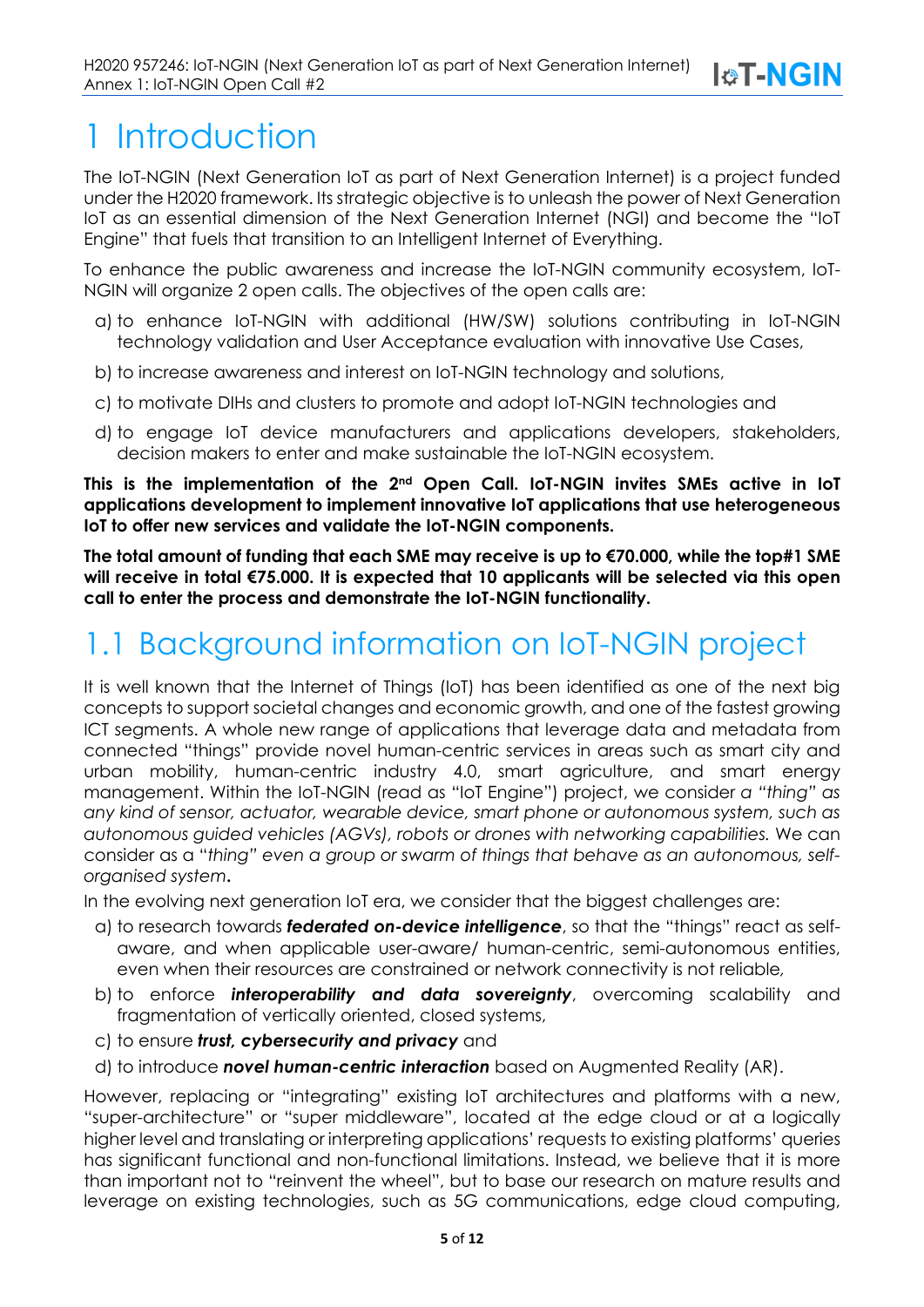inter-DLTs and federated AI, in order to go beyond today's state of the art, perform research and create innovation that can be sustainable. **The strategic goal of IOT-NGIN is unleash the power of Next Generation IoT as an essential dimension of the Next Generation Internet (NGI) and become the "***IoT Engine***".**

**I&T-NGIN** 



Figure 1: Next Generation IoT in the path towards Next Generation Internet

As shown in Figure 1, the main idea behind IoT-NGIN is **to research and create sustainable innovation towards NGI by introducing key digital technologies such as blockchains/inter-DLTs traceability, Machine to Machine (M2M) and (standalone) 5G Machine Cloud Machine (MCM) communications, AI and secure (edge) cloud at "things" level,** so that it will be able to interact in an open and (semi-) autonomous way with any existing and forthcoming "thing" or IoT platform in a scalable and federated rather than integrated approach.



#### Figure 2: IoT-NGIN focus

Beyond networking, data sovereignty has recently emerged as a critical issue of personal, national and regional economic importance, as the ability to control the use of data is continually being eroded by global industries, such as social media platforms, and the data itself is becoming a product. Current IoT systems generate enormous volumes of data but they lack an association between the data and the identity or the role of those who have the authority to decide how the data is to be used. New techniques are required to store and process the data securely and ensure that the relevant data owners are able to control IoT data utilization in a secure, trusted and privacy preserving way. IoT-NGIN focuses on various IoT related technologies including

- 5G New Radio & Edge Cloud connectivity
- Resource Self-Awareness & Dynamic Connectivity
- Cross Blockchains/DLT data sovereignty and Smart Contracts
- Federated ML/ Edge Cloud ML Aggregation
- Trained ML model sharing (e.g. AGV)
- Human Centric Ambient Intelligence/Augmented Reality based sensing/control
- IoT Cybersecurity/Attacks on Privacy preserving ML
- Privacy preserving Cross-Trial/ borders Federation

The IoT-NGIN outcomes will be validated across a multitude of real-life use cases through 7 trials, involving 5 living labs and 1 IoT/5G lab. The IoT-NGIN pilots and living labs are: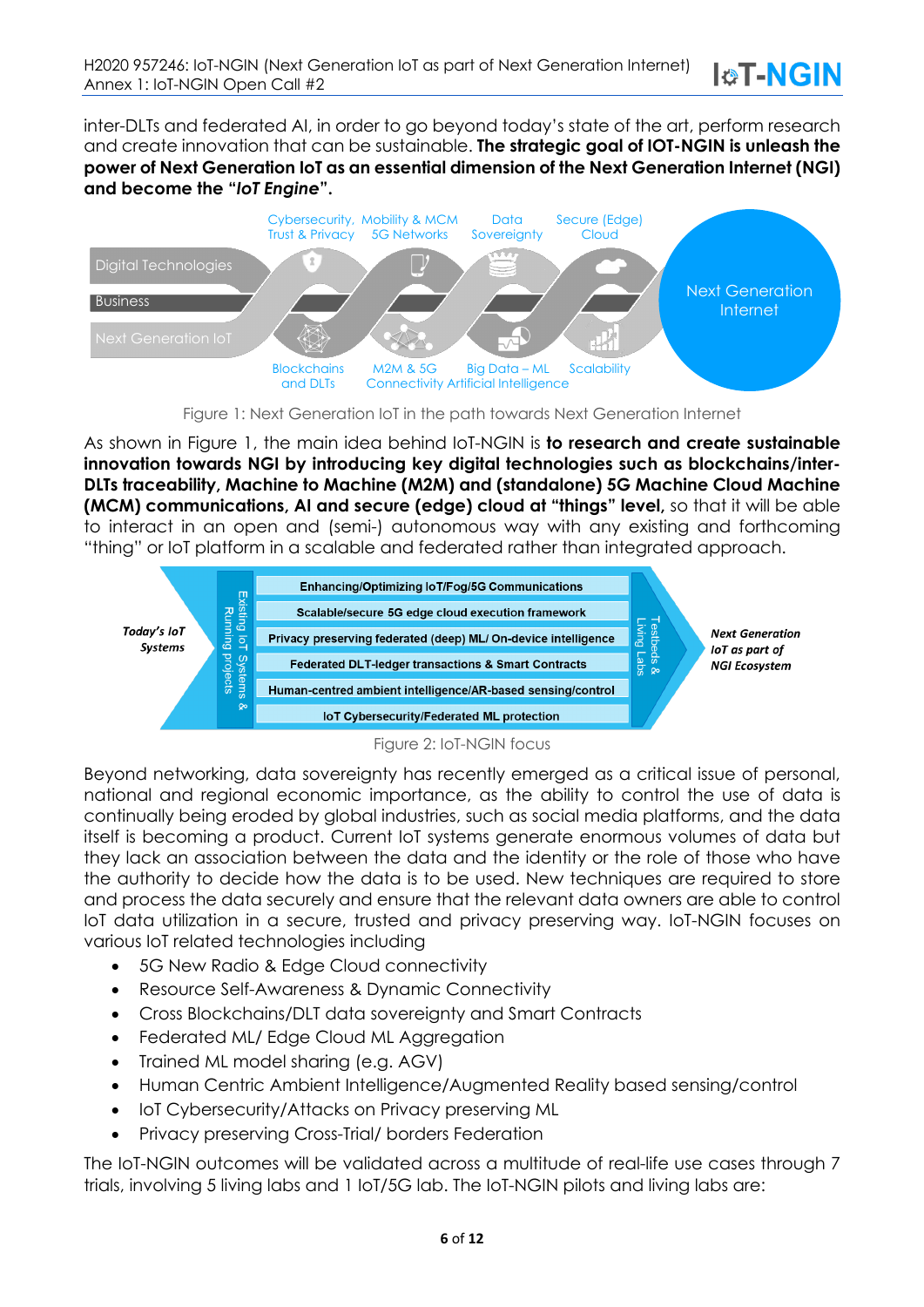- Trial #1: IoT-NGIN Integration Infrastructure Technology Lab
- Trial #2: Human-Centred Twin Smart Cities Living Lab
- Trial #3: Smart Agriculture IoT Living Lab
- Trial #4 & Trial#5: Industry 4.0 Use Cases & Living Lab
- Trial #6: Smart Energy Grid Active Monitoring/Control Living Lab
- Trial #7: IoT-NGIN Technology and Living Labs Federation

Moreover, Open Call #2 projects are invited to test and validate the IoT-NGIN Open Call #1 Technology and developments. More information is available at https://iot-ngin.eu/.

### 1.2 Origin of the funds

Any selected proposer will be associated with IoT-NGIN consortium via a sub-project contract, signed directly with the IoT-NGIN project coordinator.

**The funds to the selected applicants come directly from the funds of the European Project IoT-NGIN funded itself by the Directorate-General for Communications Networks, Content and Technology, and remain therefore, property of the EU until the payment of the balance, whose management rights have been transferred to the project partners in IoT-NGIN via European Commission Grant Agreement Number 957246.**

This relation between the new partners and the European Commission through IoT-NGIN project carries a set of obligations with the European Commission<sup>1</sup>.

### 1.3 IoT-NGIN approach & Funding Scheme

Sub-projects selected via Open Call #2 will start at IoT-NGIN month M28 (January 2023) and will allow applicants to validate IoT-NGIN technology via innovative IoT applications that use heterogeneous IoT and IoT-NGIN components to offer new services for 9 months (1/1/2023 – 30/9/2023). The competitive IoT-based application proposals will be selected to start a "DESIGN- EXPERIMENT- GROWTH" stages' programme as shown in the next table.

| <b>Stage</b>  | <b>Overview</b>                                                                                                                                                                                                                                                                                                                                                                                                                                                                                                                                                                                                                               |  |
|---------------|-----------------------------------------------------------------------------------------------------------------------------------------------------------------------------------------------------------------------------------------------------------------------------------------------------------------------------------------------------------------------------------------------------------------------------------------------------------------------------------------------------------------------------------------------------------------------------------------------------------------------------------------------|--|
| <b>DESIGN</b> | • Duration: 2-months<br>• Number of SMEs: Top 10 projects selected via the Open Call.<br>• Activities: SMEs will fine-tune their application concept, prepare<br>a detailed design deliverable (potentially including a mock-up)<br>and tech-business presentation<br>• Funding: €10.000 (lump sum) per SME, attached to successful<br>completion of the DESIGN phase, assessed by external reviewers.<br>• Evaluation to Stage EXPERIMENT: Evaluate the idea, the<br>technology, the design and the business potential via a technical<br>interview (physical or virtual). The top 6 SMEs will be selected to<br>enter the EXPERIMENT stage. |  |

Table 1 IoT-NGIN Open Call #2 stages

<sup>1</sup> More information available at https://ec.europa.eu/research/participants/docs/h2020-fundingguide/index\_en.htm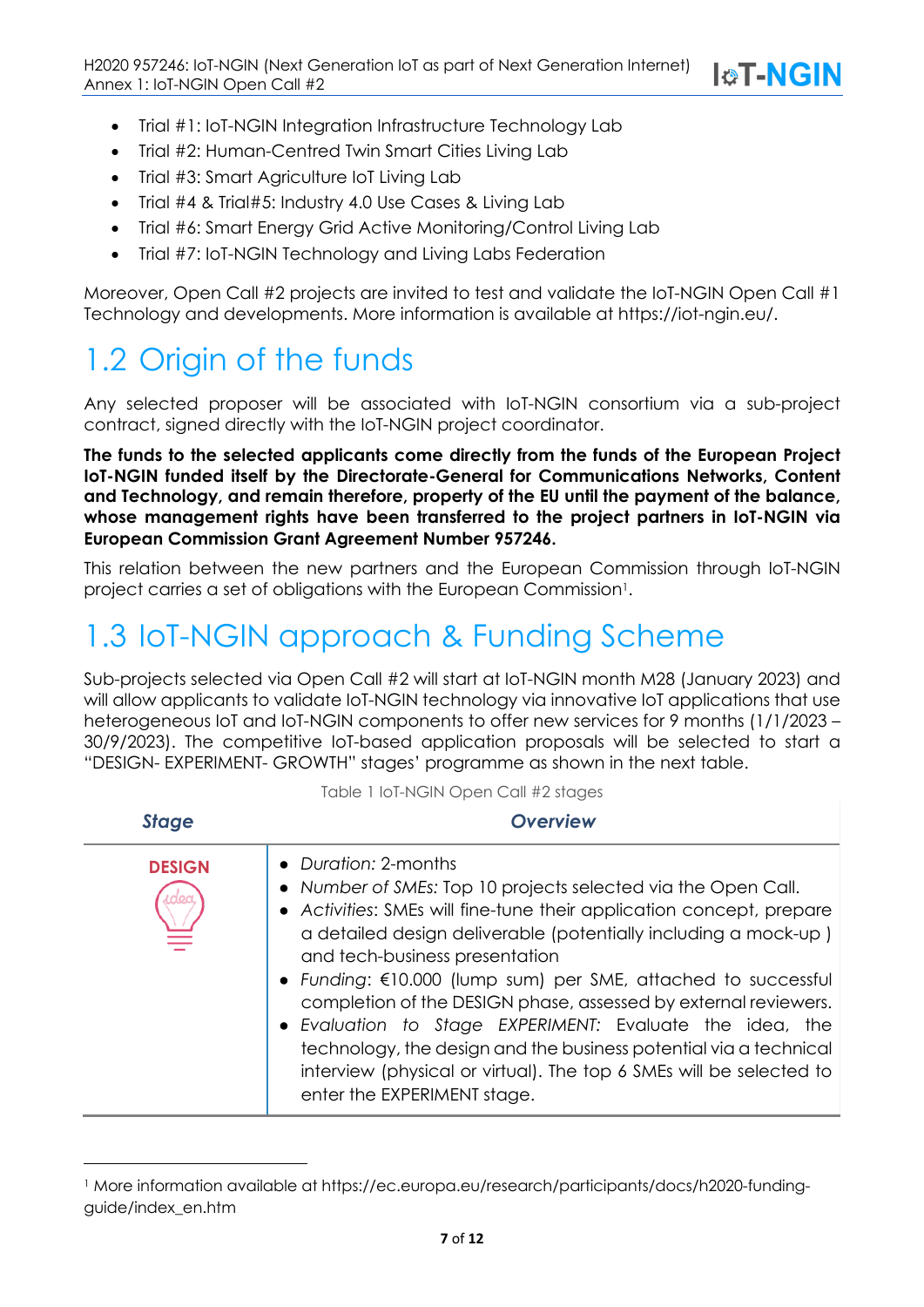| <b>EXPERIMENT</b> | • Duration: 6 months, SMEs work remotely and occasionally<br>participate in testing at the IoT-NGIN Pilots<br>• Number of SMEs: Top 6 projects.<br>• Activities: SMEs will be developing the proposed IoT application.<br>Each SME will develop a MVP (Minimum Viable Product) and<br>validate it ideally at the IoT-NGIN pilots.<br>Funding: €55.000 per SME, being attached with accomplishing 2<br>milestones (MVP sub-phase and testing/validation sub-phase)<br>assessed by external reviewers.<br>Evaluation to Stage GROWTH: Analysis of the MVP/ demonstrator<br>technology and stage of development (TRL); business potential<br>of the solution; initial traction or early adopters. The top 3 solutions<br>will be selected to enter the GROWTH phase. |
|-------------------|-------------------------------------------------------------------------------------------------------------------------------------------------------------------------------------------------------------------------------------------------------------------------------------------------------------------------------------------------------------------------------------------------------------------------------------------------------------------------------------------------------------------------------------------------------------------------------------------------------------------------------------------------------------------------------------------------------------------------------------------------------------------|
| <b>GROWTH</b>     | • Duration: 1 month, SMEs work remotely and participate in several<br>meetings and events where they can promote their projects<br>goals and outcomes<br>• Number of SMEs: Top 3 projects.<br>• Activities: SMEs will develop activities associated with the<br>promotion and exploitation of their project, aiming to engage<br>new customers and/or partners and/or investors.<br>Funding: €5.000 per SME, attached to the participation in the final<br>pitch event and planned promotion/commercial activities of this<br>stage. The top #1 SME will receive additionally $$5.000$ .                                                                                                                                                                          |

As shown in Figure 3, the Open Call #2 selection will follow a **funnel approach**, which will help the IoT-NGIN consortium to focus on the top projects along the programme.



The selected 10 SMEs are first challenged to create the application design, a mock-up and a sound business plan that are presented at the end of the **DESIGN phase**. These are filtered and the top 6 move on to the **EXPERIMENT phase**. They will end up with a validated MVP prototype (TRL 4-6) and a business plan, which are used to evaluate/select the top-3 applications towards the **GROWTH phase**. At the end the **Top #1** will be selected to receive the maximum funding. This structured approach allows the best and most promising concepts and IoT applications to achieve growth and market uptake.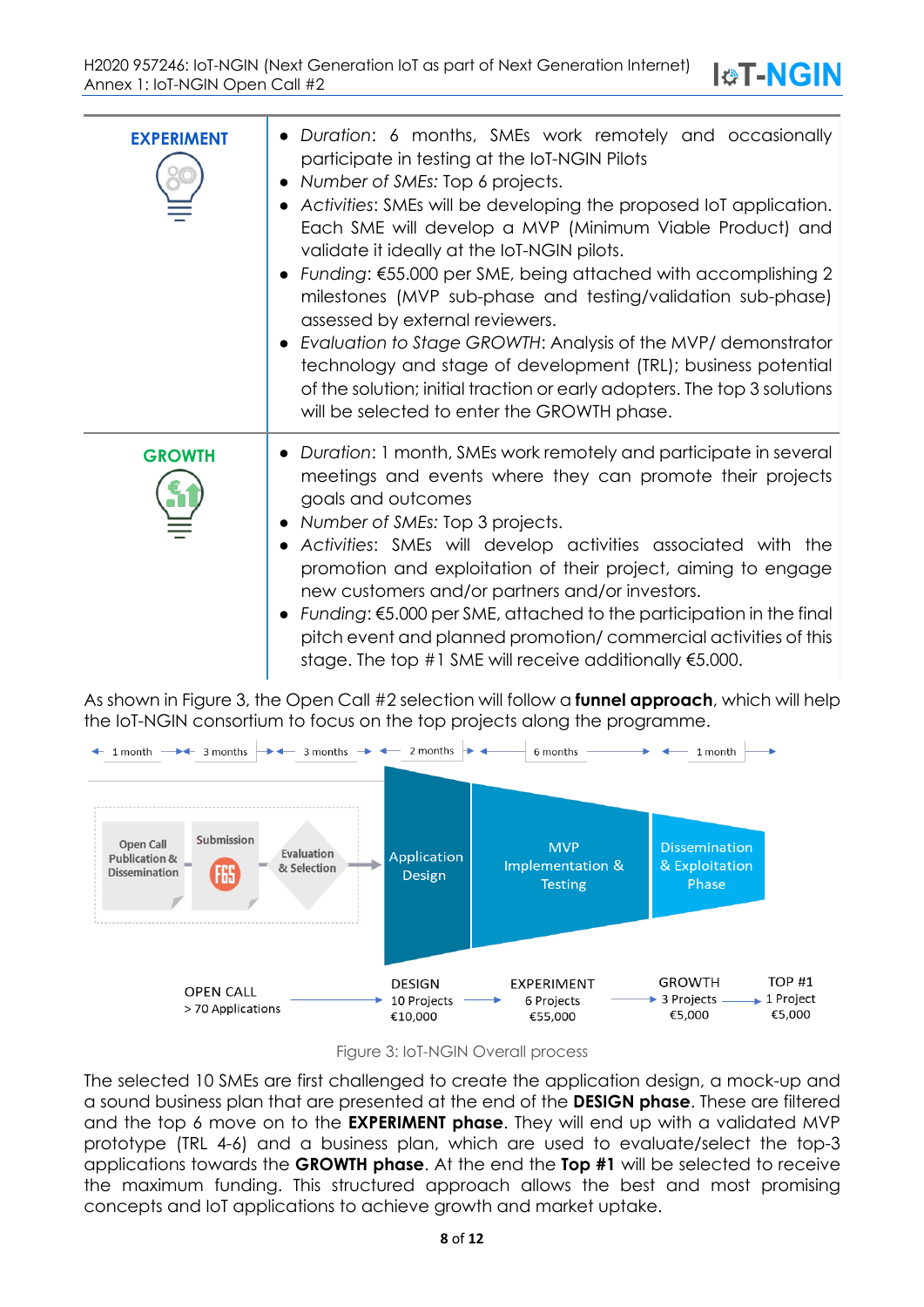### 1.4 Timeline – Open Call #2

Submission to the Open Call #2 will be enabled on the 1st of July 2022 and will end on the 30<sup>th</sup> of September 2022 at 17:00CET time (Brussels time). Below are presented the dates for the different phases. The opening and closing dates of each phase can be subject to change in case of any modifications in the project's schedule.

**I&T-NGIN** 



Figure 4: IoT-NGIN Open Call #2 timeline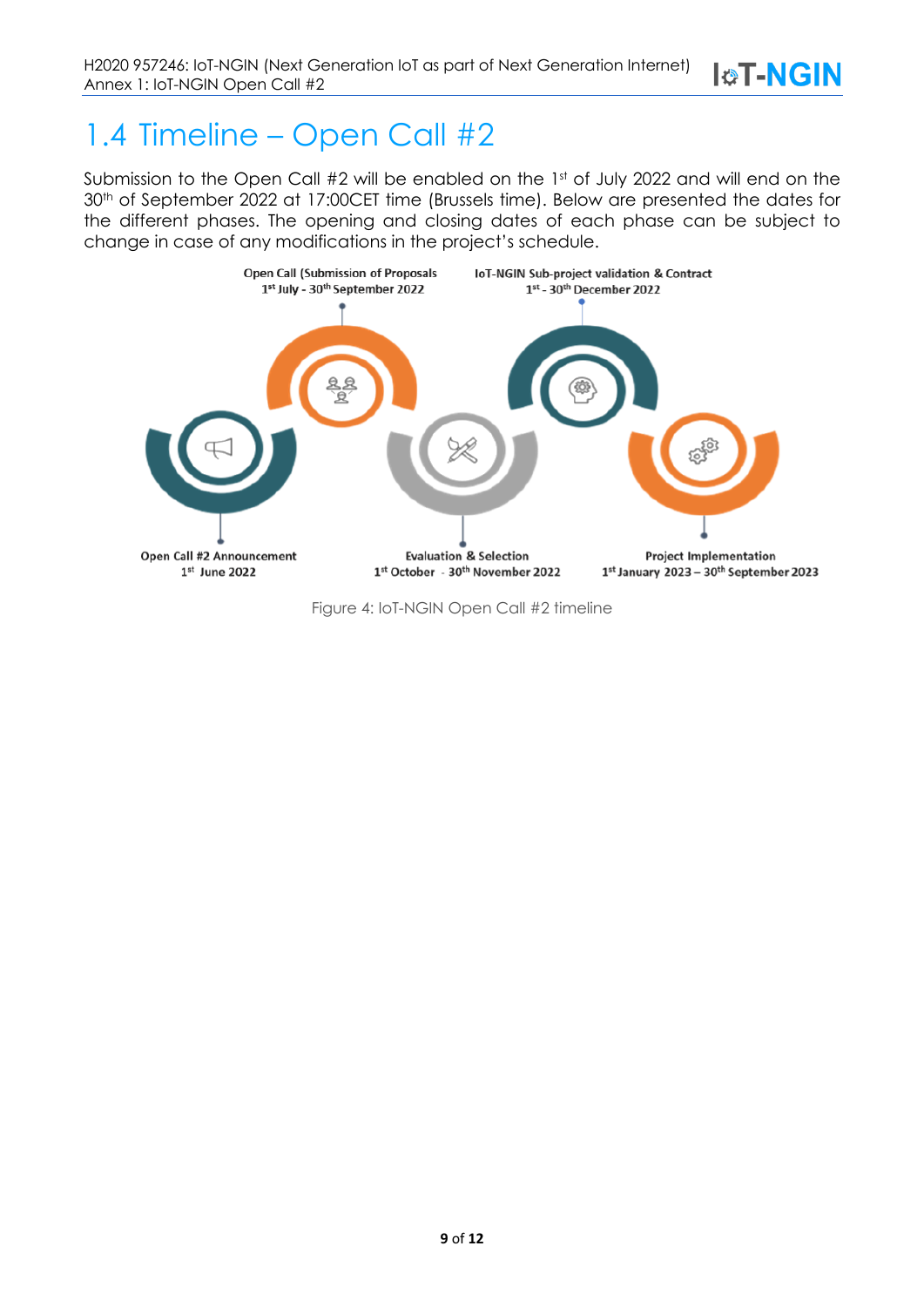## 2 Open call overview

Table 2 provides a summary of the IoT-NGIN Open Call #2.

| Table 2: Details of the IoT-NGIN Open Call #2 |                                                                                                                                                                                                                                                            |  |  |  |
|-----------------------------------------------|------------------------------------------------------------------------------------------------------------------------------------------------------------------------------------------------------------------------------------------------------------|--|--|--|
| <b>Open Call item Information</b>             | <b>Open Call item Information</b>                                                                                                                                                                                                                          |  |  |  |
| Call title:                                   | IoT-NGIN - Open Call #2                                                                                                                                                                                                                                    |  |  |  |
| Full name of the EU funded<br>project:        | Next Generation IoT as part of Next Generation Internet                                                                                                                                                                                                    |  |  |  |
| Project acronym:                              | <b>IoT-NGIN</b>                                                                                                                                                                                                                                            |  |  |  |
| Grant agreement number:                       | H2020-957246                                                                                                                                                                                                                                               |  |  |  |
| Call publication date:                        | 1 <sup>St</sup> June 2022                                                                                                                                                                                                                                  |  |  |  |
| Call deadline:                                | 30 <sup>th</sup> September 2022                                                                                                                                                                                                                            |  |  |  |
| Expected duration of<br>participation:        | 9 months (1st January 2023 – 30th September 2023)                                                                                                                                                                                                          |  |  |  |
| Total EU funding available<br>(Open Call #2): | €450.000                                                                                                                                                                                                                                                   |  |  |  |
| Submission & evaluation<br>process:           | The objective of the $IoT\text{-}NGIN - Open Call #2$ is to validate<br>the IoT-NGIN components/technology by EU based SMEs<br>active in IoT applications' development.                                                                                    |  |  |  |
|                                               | The open call will have three phases: DESIGN (where 10<br>proposals will be selected), EXPERIMENT (where the 6 top<br>projects from the DESIGN phase will enter this phase),<br>GROWTH (where the 3 top projects from the EXPERIMENT<br>phase will enter). |  |  |  |
|                                               | The total amount of funding that each SME will receive is up<br>to €70.000, while the top#1 SME will receive in total €75.000.                                                                                                                             |  |  |  |
|                                               | Submissions are available via https://www.f6s.com/iot-ngin-<br>2nd-open-call/apply                                                                                                                                                                         |  |  |  |
| Further information:                          | Details available at https://iot-ngin.eu/index.php/open-<br>calls/                                                                                                                                                                                         |  |  |  |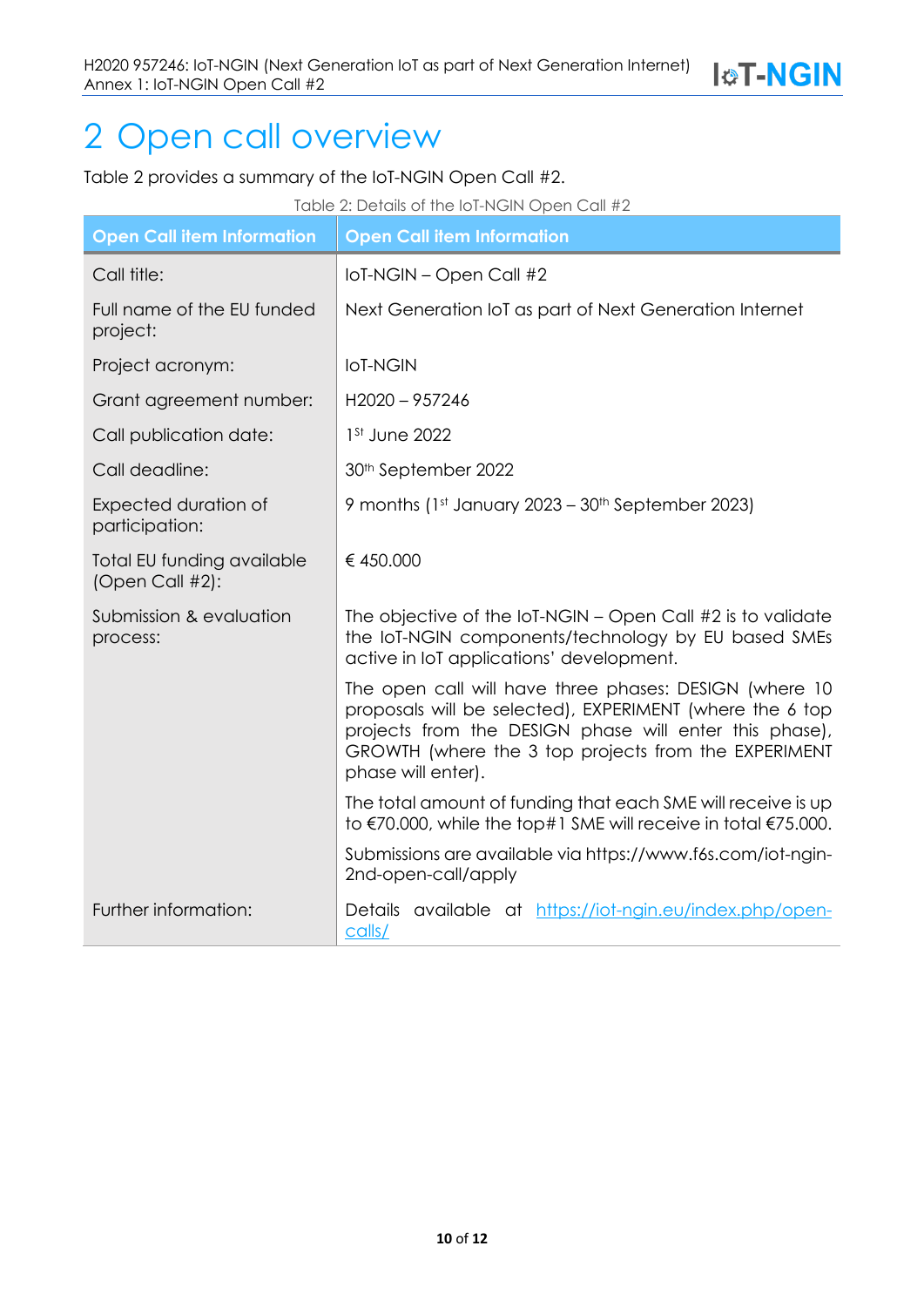# 3 Contacts

The IoT-NGIN consortium will provide information to the applicants only via the F6S blog, so that the information (question and answer) will be visible to all participants.

No binding information will be provided via any other means (e.g. telephone or email).

More info at: https://iot-ngin.eu/

Apply via: https://www.f6s.com/iot-ngin-2nd-open-call/apply

F6S support team: support@f6s.com

Online Q&A: https://www.f6s.com/iot-ngin-2nd-open-call/discuss

Other support<sup>2</sup>: opencalls@iot-ngin.eu

<sup>2</sup> For non-binding information